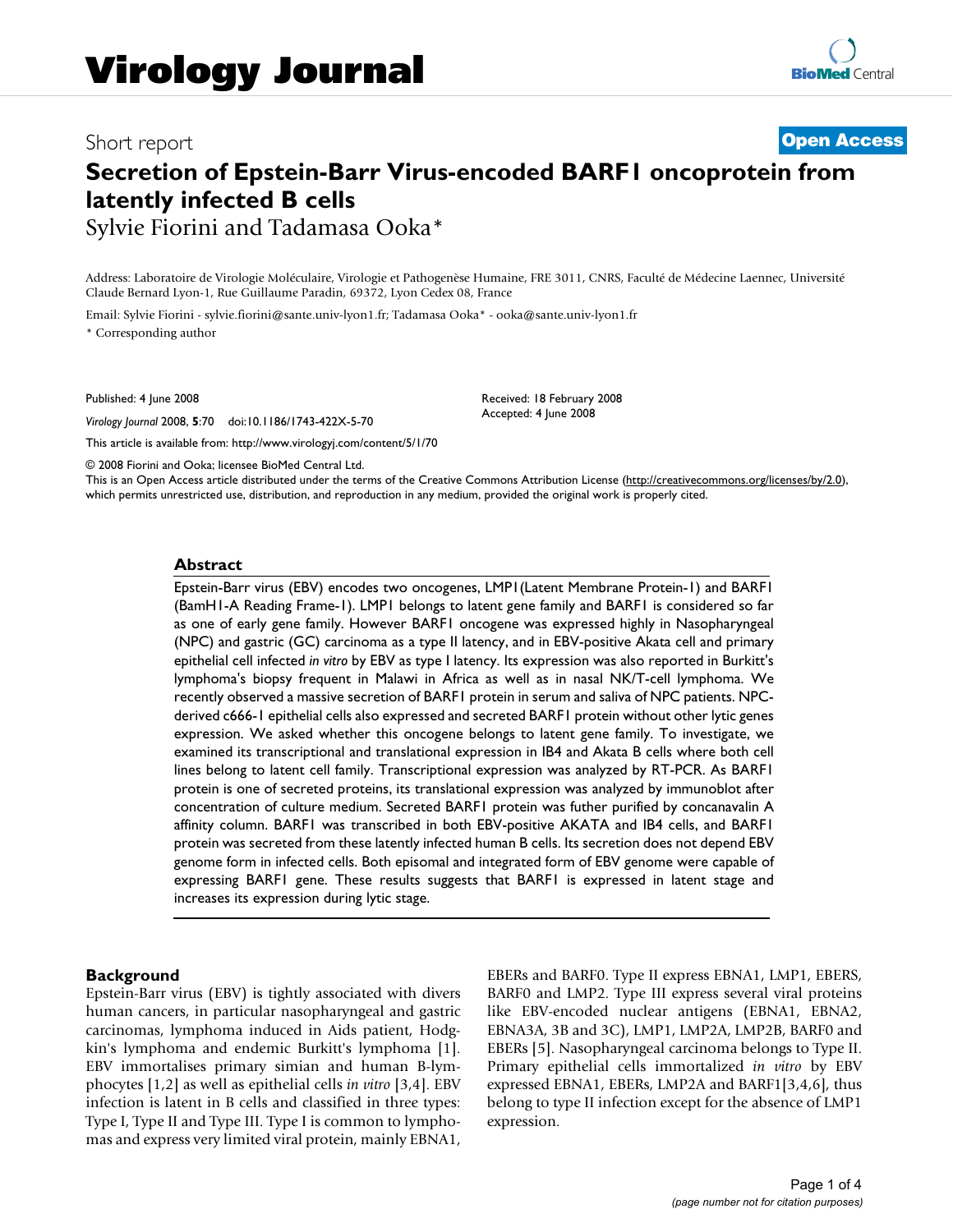

#### Figure 1

**Transcriptional and translational expression of BARF1 in latently infected AKATA and IB4 cells**. **A. Transcriptional expression of BARF1 on EBV-positive cell lines and BARF1 negative Raji cell line by RT-PCR**. mRNA was purified using bead polyA extraction column (Promega, France). Five μg of mRNA was used for firststrand cDNA synthesis using oligo( $dT$ )<sub>15</sub> as primer. Reverse transcription was done with Superscript reverse transcriptase (GIBCO, BRL). Amplifications of cDNA were performed in a DNA thermal cycler using the previously described primers (12). Amplified fragment was electrophoresed on 2% agarose gel, then transfered onto nitrocellulose. RT+: with reverse transcriptase. RT-: PCR directly with RNA without reverse transcription. Amplified actin sequence was presented as Actin. **B. Radioactive hybridization**. The hybridization was carried out in 6  $\times$  SSC, 0.5% SDS, 3  $\times$ Denhart and 200 μg/ml denatured salmon sperm DNA [8], with 10<sup>6</sup> cpm/ml of labelled probe [25]. The filter was exposed for 2 hours at -80°C, then developed. **C. Presence of p29 BARF1 protein in culture medium of EBV-positive cell line (IB4 and AKATA) and BARF1-negative Raji cell line**. To purify secreted BARF1 protein, the concentrated medium was incubated with concanavalin A-ag at room temperature, then concanavalin A-ag was washed and elution of the conA-bound proteins was carried out by competition with methyl-ζ-D-glucopyranocide (MGP, 0.5–1.0 M; Sigma) as already described (20). 29 kDa corresponds to M.W of purified BARF1 protein. 25 kDa cprresponds to light chain of immunoglobuline.

Among about 90 genes encoded by EBV genome, two oncogenes, LMP1 and BARF1, are known to induce a malignant transformation in established rodent fibroblasts [7,8]. BARF1 was considered so far as an early gene. However among the viral lytic proteins, only BARF1 was expressed consistently and at high levels in NPC [9-11] and also in EBV-associated GC carcinoma as well as in EBV-immortalized epithelial cells *in vitro* [3,6,12]. In these cells, the expression of LMP1 and lytic genes was negative. BARF1 expression was also detected in B lymphoma frequent in Malawi [13] and in nasal NK/T-cell lymphoma [14]. Its expression is therefore not limited to epithelial cells, but also in B cells.

BARF1 has a malignant transforming activity in rodent fibroblasts and in human EBV-negative B cells [8,15]. Its transforming and Bcl2 activating domain was demonstrated between 21<sup>st</sup> to 56<sup>th</sup> amino acid sequences by deletion mutants [15]. BARF1 has also immortalizing activity on primary primate epithelial cells [16]. Secreted BARF1 protein (called p29) purified from 293 cells infected BARF1 recombinant adenovirus showed hexamer oligomeric structure determined by crystallography analysis [17] and p29 acts as a powerful mitogene [18] under this form. Glycosylation and phospholylation is an important step to become biologically functional [19,20]. This oncoprotein is massively secreted in the serum of NPC patients. Purified BARF1 from serum showed a powerful mitogenic activity [21]. The p29 protein can complex *in vitro* with CSF1 (Colony Stimulating Factor-1) and result in the inhibition of macrophage activation [22] and can also inhibit the secretion of INF-alpha [23]. BARF1 was also recognized by NK cells in ADCC (Antibody-dependent cellular cytotoxity) test [24]. BARF1 is therefore involved not only in oncogenic mechanism, but also in immunomodulation.

As BARF1 was expressed in type II latency and in EBVimmortalized epithelial cells as well as in gastric carcinoma where LMP1 and lytic genes expression were totally absent, our question was addressed whether BARF1 gene belongs to latent gene family. We therefore examined its transcriptional and translational expression in latently infected IB4 (two copies of integrated EBV genome per cell) and type I-AKATA (circular episomal form) cells. This study will permit also to analyse whether integrated EBV genome is capable of producing BARF1. At translational level, we examined secretion of p29 BARF1 protein in cell culture.

# **Findings**

We first examined whether BARF1 gene is transcribed in latent stage of EBV analyzing its expression in IB4 and EBV-positive AKATA cell lines. Raji cell line which is EBV genome positive, but defective to BARF1 sequence was used as a negative control and P3HR-1 cell line as a positive control. For detection of its transcript, we used RT-PCR using primers 5'-GGGGATCCCAGAGCAAT-GGCCAGGTTC-3' as anti-sens BARF1 sequence and 5'- GGGGATCCAAGGTGAAATAGGCAAGTGCG-3' as sens BARF1 sequence, giving 661 bp [10]. For actin, primers were used 5'-CCTTCCTGGGCATGGAGTCCT-3' (sens) and 5'-GGAGCAATGATCTTGATCTTC-3' (anti-sens). The cDNA sequence was amplified by PCR, and amplified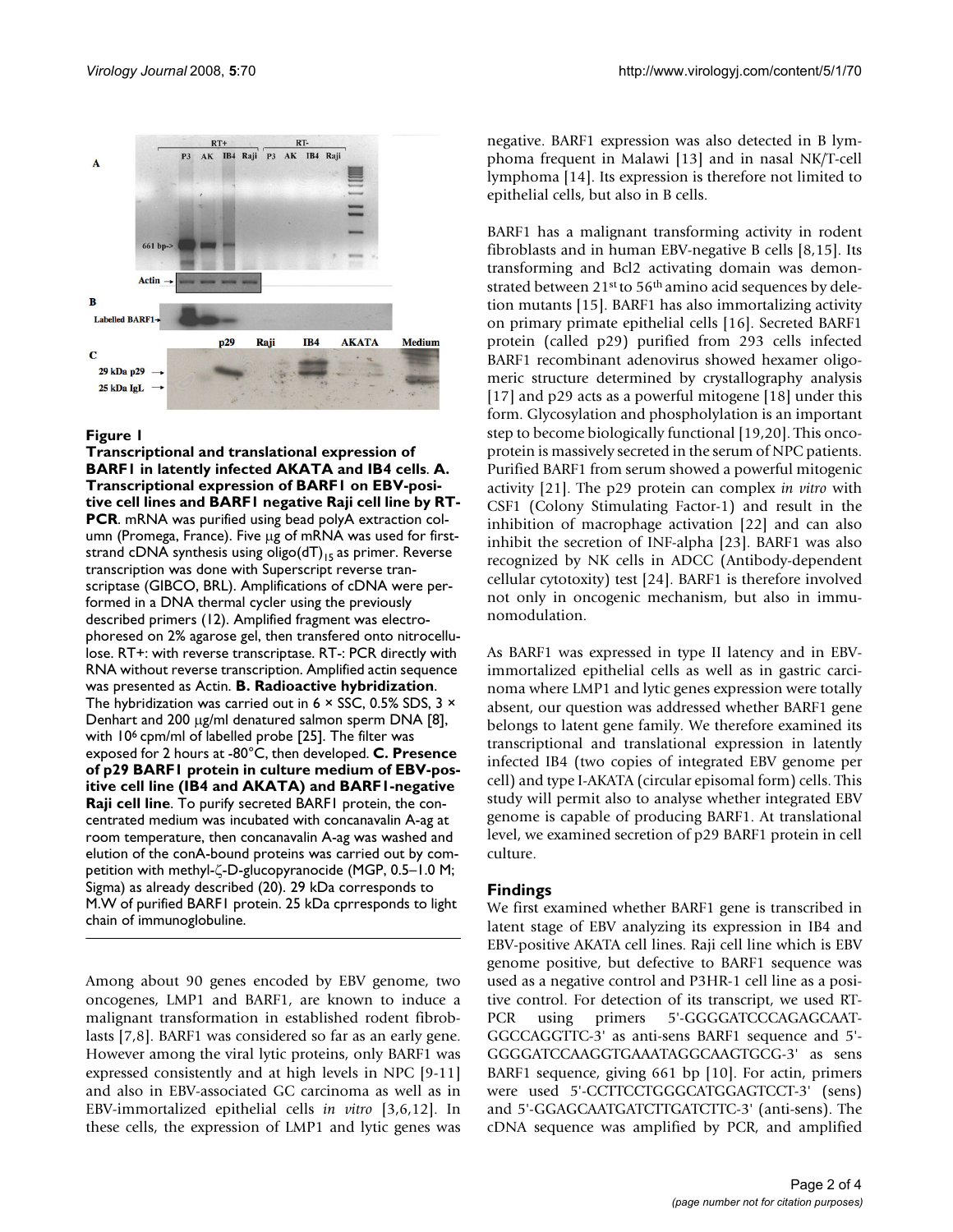fragment was first analyzed by UV light, then confirmed by specific radioactive hybridization method. As illustrated in figure 1, amplified BARF1 sequence was detected in P3HR-1 and absent in negative control Raji (Fig. 1A). EBV-positive AKATA and IB4 cell lines gave a positive response for BARF1 transcription. Positive sequences were found only in RT+, but not in RT- (direct amplification of mRNA)(Fig. 1A), suggesting that positive response came from BARF1 mRNA and not from contaminating DNA sequence. As previously described [25], an entire *BARF1* sequence was detected by hybridization using a 32Plabelled *BARF1* probe prepared with a random-primer DNA-labeling. Hybridization experiment confirmed that the amplified fragments visualized in figure 1A were specific BARF1 sequence (Fig. 1B). In comparison with actin expression, P3HR1 transcribed BARF1 mRNA much higher than EBV-positive AKATA cells. Lower expression of BARF1 in IB4 comes probably from its low EBV copy number (two genome copies per cell).

In second, translational expression of BARF1 gene in latent stage of EBV was examined in IB4, EBV-positive AKATA and Raji cell lines. The p29 purified from 293 cells infected with BARF1-recombinant adenovirus was used as a positive control. At translational level, this oncoprotein was difficult to be detected in cellular extract from EBVpositive cells, because almost all p29 was secreted outside of cells. This rendered so far difficult to evaluate its expression in cells expressing latent and lytic phase. In fact, when we analysed cellular extract from AKATA and IB4, we could not identified BARF1 protein (data not-shown). We therefore analysed the presence of secreted BARF1 protein in cuture medium. As previously described by Sall *et al.* [18], secreted BARF1 protein was prepared from 10 liters of AKATA, IB4 and Raji cell culture. Culture medium was finally concentrated to 4 ml (resulting 2500 folds concentration). As BARF1 protein has affinity for agaroseconjugated concanavalin A [20,21], concentrated culture medium was purified with Concanavalin A. Affinity purified BARF1 protein was analyzed on 12% polyacrylamide gel. Expression of BARF1 was detected by polyclonal antibody PepIII (produced by rabbit injected with peptide NGGVMKEKD corresponding to aminoacids 172 to 180) [10] by using an enhanced chemiluminescence system. We could detect p29 protein in concentrated medium from EBV-positive AKATA and IB4 cells, while such band was never detected in concentrated Raji medium as well as concentrated RPMI medium containing 10% FCS (Fig. 1C). IB4 cells secreted much higher p29 than AKATA cells. This is contrarly to their transcription, although BARF1 quantity could not be quantified by actin standard marker due to their secreted protein statue.

We demonstrated in this study the expression of BARF1 in type I AKATA and latently infected IB4 cells at transcriptional and translational level. Our recent data showed that the BARF1 p29 protein was massively secreted in serum from NPC patients [21]. BARF1 was also secreted in culture medium of NPC-derived c666-1 epithelial cells [21] in where no translational expression of any lytic gene was detected [26]. Its expression was recently demonstrated in B-lymphoma frequent in Malawi [13] and in nasal NK/Tcell lymphoma [14]. B lymphoma developed in Tamarin after injection of EBV also expressed BARF1 [27], while no lytic genes were expressed [27]. Taking together, BARF1 was expressed in letently infected cells and not limited to epithelial cells, but also in B cells in which there are no expression of any lytic genes. We also showed in this report that BARF1 protein was translated from both integrated and epsomal EBV genome. From our two recent observations, 1) a powerful mitogenic activity of BARF1 purified from serum of NPC patient [21] and 2) BARF1 protein purified from BARF1-recombinant adenovirusinfected 293 cells possess also a powerful mitogenic activity on human Louckes B cells [18], secreted BARF1 protein from B and epithelial cells has an important role in immunoregulation [22-24] and/or in activation of cell cycle during tumor development [21].

# **Competing interests**

The authors declare that they have no competing interests.

# **Authors' contributions**

SF contributed to perform the experiment. TO contributed to design, also perform the experiment and draft the manuscript. All authors read and approved the final manuscript.

# **Acknowledgements**

This work was supported by grants from ANR-MIME and La ligue contre le Cancer (Comité de la Loire).

# **References**

- 1. Kieff E, Rickinson AB: **Epstein-Barr Virus and its replication.** In *Fields Virology* 5th edition. Edited by: Fields BN, Knipe DM, Howley PM. Lippincott-Williams & Wilkins Publishers: Philadelphia; 2007:2603-2654.
- 2. Miller G, Shop T, Lisco H, Stitt D, Lipman M: **[Epstein-Barr Virus:](http://www.ncbi.nlm.nih.gov/entrez/query.fcgi?cmd=Retrieve&db=PubMed&dopt=Abstract&list_uids=4333982) [transformation, cytopathic changes and viral antigens in](http://www.ncbi.nlm.nih.gov/entrez/query.fcgi?cmd=Retrieve&db=PubMed&dopt=Abstract&list_uids=4333982) [squirrel monkey and marmoset leukocytes.](http://www.ncbi.nlm.nih.gov/entrez/query.fcgi?cmd=Retrieve&db=PubMed&dopt=Abstract&list_uids=4333982)** *Proc Natl Acad Sci USA* 1992, **69:**383-387.
- 3. Danve C, Decaussin G, Busson P, Ooka T: **[Growth transformation](http://www.ncbi.nlm.nih.gov/entrez/query.fcgi?cmd=Retrieve&db=PubMed&dopt=Abstract&list_uids=11601894) [of primary epithelial cells with a NPC-derived Epstein-Barr](http://www.ncbi.nlm.nih.gov/entrez/query.fcgi?cmd=Retrieve&db=PubMed&dopt=Abstract&list_uids=11601894) [virus strain.](http://www.ncbi.nlm.nih.gov/entrez/query.fcgi?cmd=Retrieve&db=PubMed&dopt=Abstract&list_uids=11601894)** *Virology* 2001, **288:**223-235.
- 4. Nishikawa J, Imai S, Oda T, Kojima T, Okita K, Takada K: **[Epstein-](http://www.ncbi.nlm.nih.gov/entrez/query.fcgi?cmd=Retrieve&db=PubMed&dopt=Abstract&list_uids=9882333)[Barr virus promotes epithelial cell growth in the absence of](http://www.ncbi.nlm.nih.gov/entrez/query.fcgi?cmd=Retrieve&db=PubMed&dopt=Abstract&list_uids=9882333) [EBNA2 and LMP1 expression.](http://www.ncbi.nlm.nih.gov/entrez/query.fcgi?cmd=Retrieve&db=PubMed&dopt=Abstract&list_uids=9882333)** *J Virol* 1999, **73:**1286-1292.
- 5. Rickinson AB, Kieff E: **Epstein-Barr Virus.** In *Fields Virology* 5th edition. Edited by: Fields BN, Knipe DM, Howley. Lippincott-Williams & Wilkins Publishers: Philadelphia; 2007:2655-2700.
- 6. Feederle R, Neuhierl B, Bannert H, Geletneky K, Shannon-Lowe C, Delecluse HJ: **[Epstein-Barr virus B95.8 produced in 293 cells](http://www.ncbi.nlm.nih.gov/entrez/query.fcgi?cmd=Retrieve&db=PubMed&dopt=Abstract&list_uids=17417777) [shows marked tropism for differentiated primary epithelial](http://www.ncbi.nlm.nih.gov/entrez/query.fcgi?cmd=Retrieve&db=PubMed&dopt=Abstract&list_uids=17417777) cells and reveals interindividual variation in susceptibility to [viral infection.](http://www.ncbi.nlm.nih.gov/entrez/query.fcgi?cmd=Retrieve&db=PubMed&dopt=Abstract&list_uids=17417777)** *Intl J Cancer* 2007, **121:**588-594.